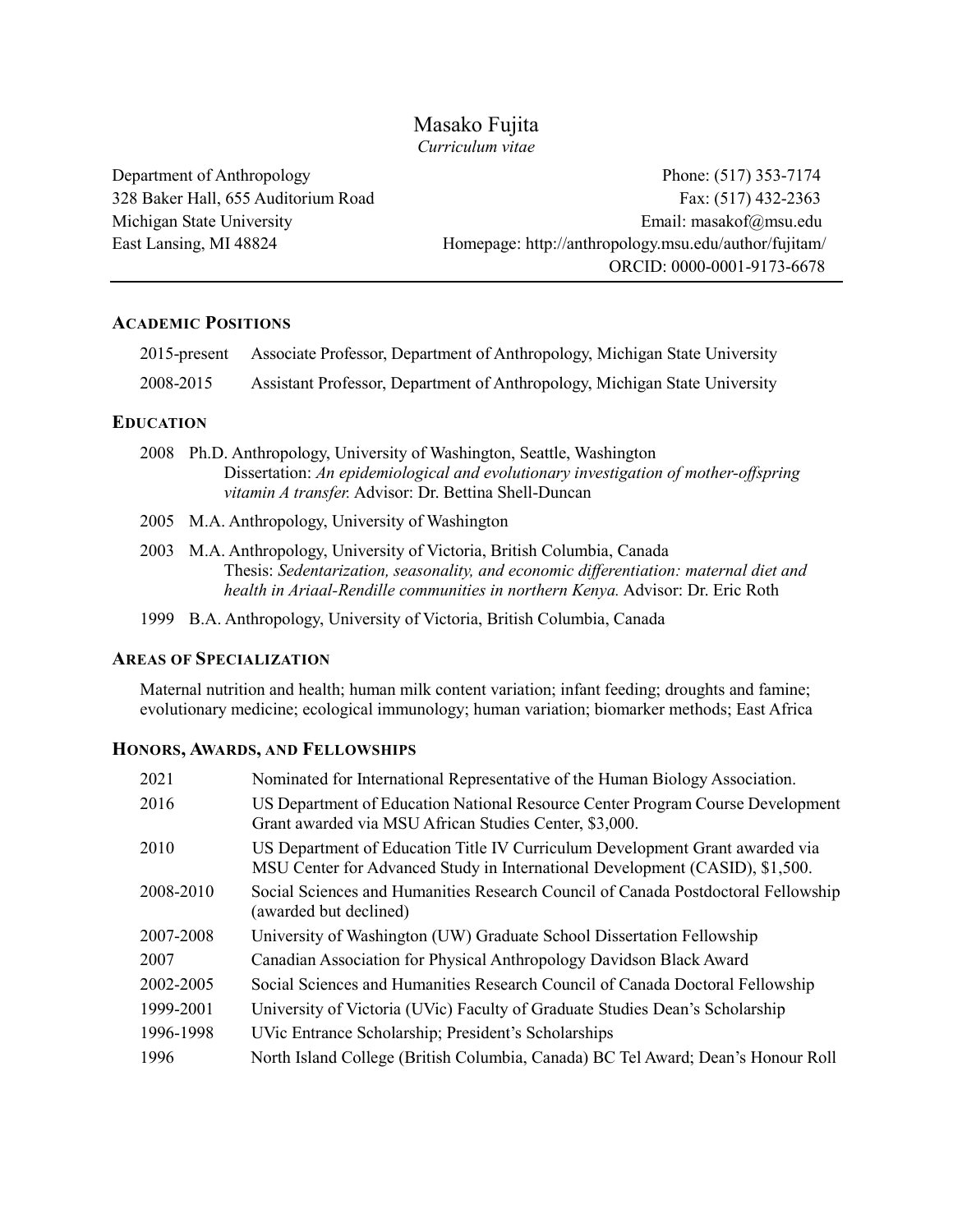# **RESEARCH GRANTS**

### *Grants Awarded or Under Review*

| In prep      | Co-I. (PI Bilinda Straight) Climate Change and Obesity: Intergenerational Effects of<br>Extreme Climate and Environmental Modifiers in Mother-Newborn Dyads.                                                                                                    |
|--------------|-----------------------------------------------------------------------------------------------------------------------------------------------------------------------------------------------------------------------------------------------------------------|
| Under review | PI. (Co-PI) Nerli Paredes Ruvalcaba. Infant growth and development in Mexico: The role<br>of infant feeding, infection, and human milk. Wenner-Gren Foundation Dissertation<br>Research Grant, US\$20,000.                                                      |
| 2020-2021    | Co-PI. (PI Katherine Wander) Evolutionary Nutritional Adaptations and COVID-19 Risk<br>among Healthcare Workers. National Science Foundation (RAPID), US\$200,000.                                                                                              |
| 2019-2021    | PI. Investigating associations between maternal multiple nutrient deficiencies and breast<br>milk nutrients using samples from Ariaal women in northern Kenya. Alliance for African<br>Partnership, African Futures Postdoctoral Leadership Program, US\$9,000. |
| 2018-2019    | PI. Breast milk lactoferrin variation in relation to maternal anemia, micronutrient<br>deficiency, and inflammation among Ariaal agropastoralists in northern Kenya. MSU<br>Provost Undergraduate Research Initiative (PURI) Award, \$4,000.                    |
| 2016-2018    | PI. Effects of maternal nutrition and infant gender on breastmilk antibodies and<br>micronutrients. National Science Foundation (NSF) of the United States, Biological<br>Anthropology Senior Award, \$120,000.                                                 |
| 2016-2017    | PI. The impact of infant sex and maternal nutrition on breast milk quality in polygynous<br>Ariaal agro-pastoralists of northern Kenya. Wenner-Gren Foundation, US\$20,000.                                                                                     |
| 2016         | PI. Strategic Partnership Travel Funds for research development in Kilimanjaro,<br>Tanzania. MSU African Studies Center and Anthropology, \$3,860.                                                                                                              |
| 2015-2016    | PI. Exploring nutritional and immunological correlates of maternal anemia and possible<br>impacts on breast milk quality in rural Kenya. MSU PURI Award, \$4,000.                                                                                               |
| 2015         | PI. Feasibility study for iron status dried blood spot assay. MSU PURI Award, \$1,634.                                                                                                                                                                          |
| 2014-2015    | PI. The Impact of Coping Strategies for Food Insecurity and Health Outcomes. MSU<br>PURI Award, \$1,366.                                                                                                                                                        |
| 2013-2014    | PI. Food Insecurity, Coping Strategy, Nutrition and Immune Health among Ariaal<br>Mothers in Kenya: An Exploratory Study. MSU PURI Award, \$2,000.                                                                                                              |
| 2009-2013    | PI. A Longitudinal Study of Mother-Offspring Vitamin A Transfer in Northern Kenya.<br>MSU CSS Faculty Initiative Fund, \$3,640.                                                                                                                                 |
| 2011         | PI. Food Beliefs and Choices during Pregnancy in Northern Kenya. MSU PURI, \$500.                                                                                                                                                                               |
| 2010-2011    | PI. Travel Support for a Prospective Visiting Scholar, Mr. Philip Ndemwa of the Centre<br>for Public Health Research, Kenya Medical Research Institute. MSU CASID, US\$4,000<br>(Awarded but declined for schedule conflict).                                   |
| 2010         | PI. Collaborative Research Development in Para, Brazil. MSU CASID Research Initiative<br>Travel Grant, \$2,943.                                                                                                                                                 |
| 2009         | PI. A Longitudinal Study of Mother-Offspring Vitamin A Transfer in Northern Kenya.<br>MSU CASID International Development Research Initiation Grant, \$4,000.                                                                                                   |
| 2006-2008    | PI (with Dr. Bettina Shell-Duncan). An Evolutionary Perspective on Mother-Offspring<br>Vitamin A Transfer. NSF Dissertation Improvement Grant, US\$12,000.                                                                                                      |
| 2006-2008    | PI. An Evolutionary Perspective on Mother-Offspring Vitamin A Transfer. Wenner-Gren<br>Foundation for Anthropological Research, US\$25,000 (Grant # 7460).                                                                                                      |
| 2006-2007    | PI. An Evolutionary Perspective on Mother-Offspring Vitamin A Transfer. Micronutrient<br>Initiative, Can\$13,500.                                                                                                                                               |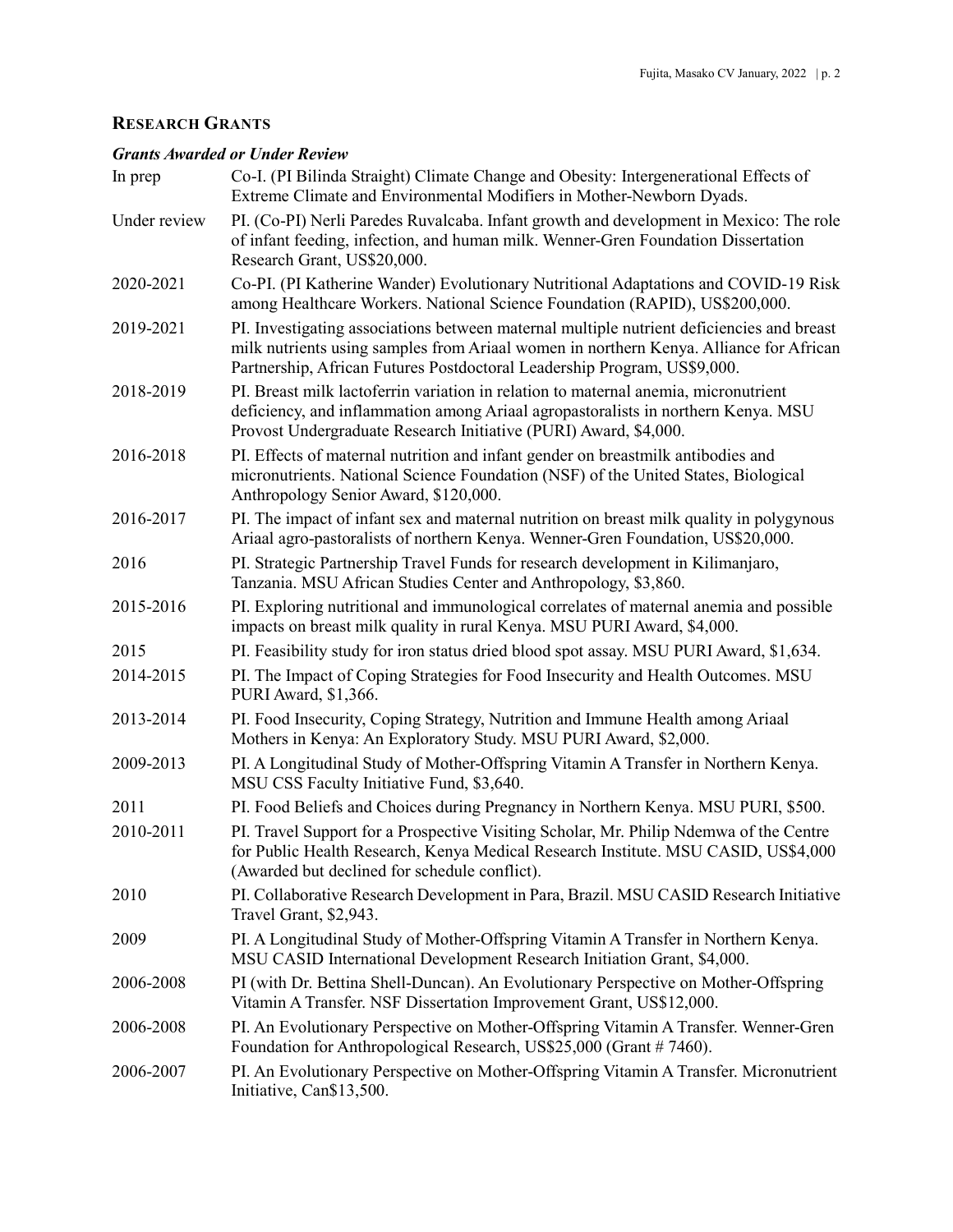2003-2005 PI. Maternal Vitamin A Status Pilot Project in Northern Kenya. Bill and Melinda Gates Foundation (Puget Sound Partners for Global Health, Global Partnership Travel Grant), US\$4,000.

### *Grants Not Awarded, Under Revision, or In Preparation (previous 3 years)*

| Under revision | PI. (Co-PI Katherine Wander and Co-Is Linda Hunt, Chenxi Li) Maternal double-burden<br>malnutrition and quality of mother's milk in Kilimanjaro, Tanzania: do obese mothers<br>with nutritional deficiency produce low nutrient milk?                                                                                                     |
|----------------|-------------------------------------------------------------------------------------------------------------------------------------------------------------------------------------------------------------------------------------------------------------------------------------------------------------------------------------------|
| N.A.           | PI. (Co-PI Nerli Paredes Ruvalcaba, Co-I Alejandra Núñez de la Mora) Doctoral<br>Dissertation Research: Biocultural approaches to infant growth and early childhood<br>development in Mexico - The role of infant feeding, infection, and human milk. National<br>Science Foundation Dissertation Research Improvement Grant, US\$25,200. |
| N.A.           | PI. (Co-PIs Amelia Odo, Evelyn Nwagu) Toward personalized nutrition education for<br>improving maternal, milk, and infant nutrition and health: a cluster randomized control<br>trial. Allen Foundation, US\$189,090 not awarded.                                                                                                         |
| N.A.           | Co-PI. (PI Amelia Odo, Co-PI Evelyn Nwagu) Efficacy of personalized nutrition<br>education on the maternal health status, milk quality and infant health: a cluster<br>randomized control trial. International Foundation for Science, \$15,000 not awarded.                                                                              |
| N.A.           | PI. Maternal Buffering Hypothesis: variations in human milk vitamin B12 in relation to<br>maternal malnutrition using samples from Ariaal women in northern Kenya.<br>Wenner-Gren Foundation, US\$19,000 not awarded.                                                                                                                     |

## **PUBLICATIONS**

### *Manuscripts in Preparation*

- Wander K et al. Maternal and infant predictors of milk immune activity. In prep.
- Wander K et al. Does the immune system of milk increase activity for infants undergoing infectious disease episodes? In prep.
- Complex variation in lactoferrin levels in human milk by maternal and infant characteristics. (with Wander K, Paredes Ruvalcaba N, Odo AN) In prep.
- Variation of human milk lactoferrin in relation to maternal-infant illness status among dyads from northern Kenya. (with Paredes Ruvalcaba N) In prep.
- Alloparenting care availability and infectious disease odds in the mother-infant dyads of northern Kenya. (with Vankayalapati A) In prep.
- Effect of long-term freezing on the creamatocrit of human milk. (with Brindle E) In prep.

## *Manuscripts under Review*

- **Fujita M**, Wander K, Tran T, Brindle E. **Under review***.* Characterizing the extent human milk folate is buffered against maternal malnutrition and infection in drought-stricken northern Kenya.
- Wander K, **Fujita M**, Mattison S, Duris M, Gauck M, Hopt T, Lacy K, Foligno A, Ulloa R, Dodge C, Mowo F, Kiwelu I, Mmbaga BT. **Under review**. Tradeoffs in milk immunity affect infant infectious disease risk.

## *Peer-reviewed Journal Articles*

21. Wander K, **Fujita M**, Spathis R, et al. 2021. In vitro stimulation of whole milk specimens: a field-friendly method to assess milk immune activity. *Journal of Human Lactation.* DOI: 10.1177/0890334421999628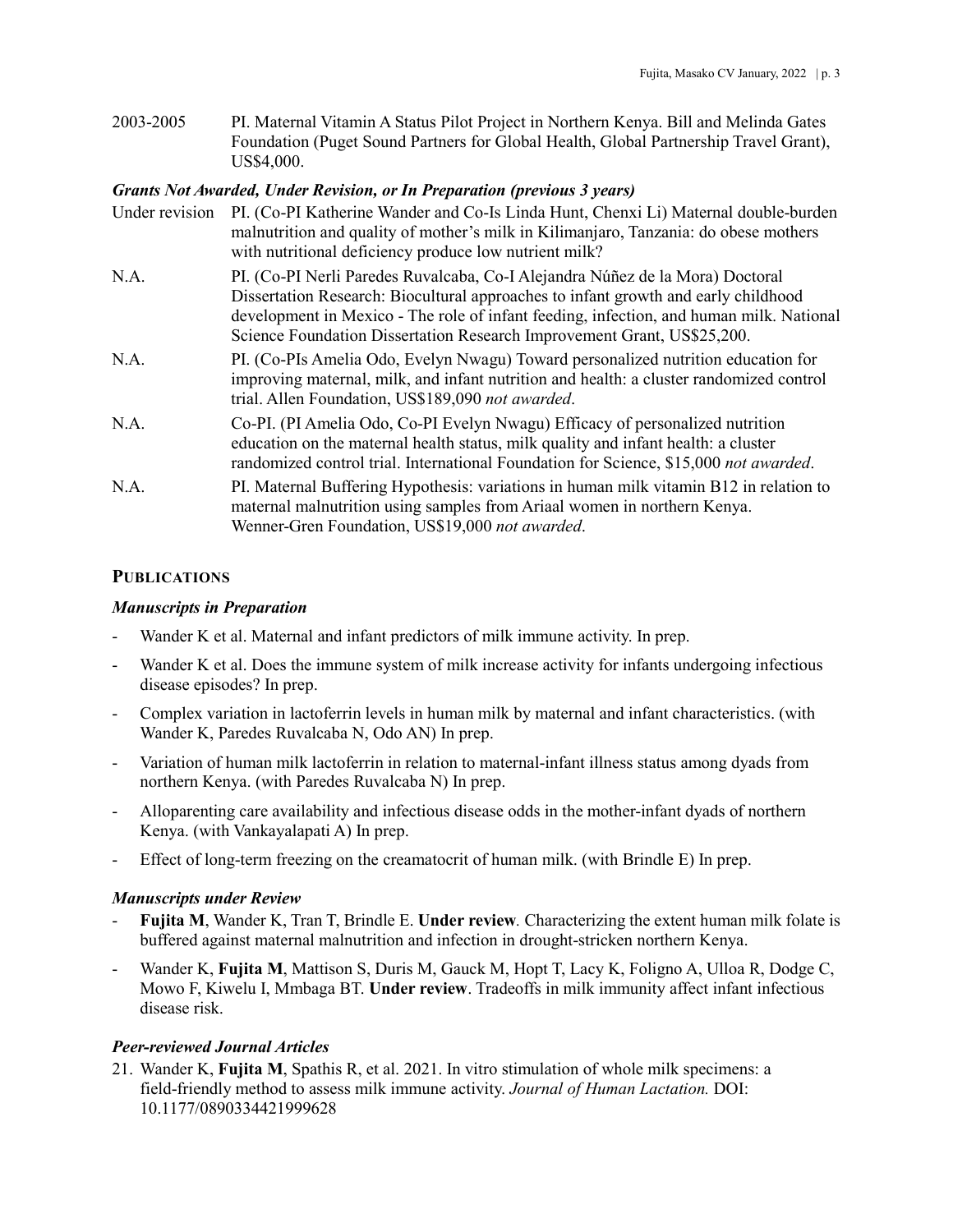- 20. Paredes Ruvalcaba N, Bignall E, **Fujita M**. 2020**.** Age and socioeconomic status in relation to risk of maternal anemia among the Ariaal agropastoralists of northern Kenya. *Human Ecology*. DOI: 10.1007/s10745-020-00129-5
- 19. **Fujita M**, Wander K, Paredes Ruvalcaba N, Brindle E. 2019. Human milk sIgA antibody in relation to maternal nutrition and infant vulnerability in northern Kenya. *Evolution, Medicine, and Public Health* 2019(1):201-211*.* DOI: 10.1093/emph/eoz030
- 18. Corbitt M, Paredes Ruvalcaba N, **Fujita M**. 2019. Variation in breast milk macronutrient contents by maternal anemia and hemoglobin concentration in northern Kenya. *American Journal of Human Biology*. DOI: 10.1002/ajhb.23238
- 17. **Fujita M**, Paredes Ruvalcaba N, Wander K, Corbitt M, Brindle E. 2018. Buffered or impaired: Maternal anemia, inflammation and breast milk macronutrients in northern Kenya. *American Journal of Physical Anthropology.* DOI: 10.1002/ajpa.23752 PMCID: PMC6352968
- 16. **Fujita M**, Wander K. 2017. A test of the Optimal Iron Hypothesis among breastfeeding Ariaal mothers in northern Kenya. *American Journal of Physical Anthropology*. DOI:10.1002/ajpa.23299
- 15. **Fujita M**, Lo Y, Brindle E. 2017. Nutritional, inflammatory, and ecological correlates of maternal retinol allocation to breast milk in agro-pastoral Ariaal communities of northern Kenya. *American Journal of Human Biology*. DOI: 10.1002/ajhb.22961 PMCID: PMC5511767
- 14. **Fujita M**, Brindle E, Lo Y, Castro P, Cameroamortegui F. 2014. Nutrient intakes associated with elevated serum C-reactive protein concentrations in normal to underweight breastfeeding women in Northern Kenya. *American Journal of Human Biology* 26: 796-802. DOI: 10.1002/ajhb.22600 PMCID: PMC5298890
- 13. **Fujita M**, Roth EA, Lo Y. 2013. Letter to the editor: Response to Primack's comment: Mother's milk. *American Journal of Physical Anthropology* 152(3):427-428. DOI: 10.1002/ajpa.22364
- 12. Miller E, Aiello M, **Fujita M**, Hinde K, Milligan L, Quinn EA. 2013. Field and laboratory methods in human milk research. *American Journal of Human Biology* 25(1):1-11. Erratum in *American Journal of Human Biology* 25(3):442. DOI: 10.1002/ajhb.22334. [Contributed to writing]
- 11. **Fujita M**, Lo Y, Baranski JR. 2012. Dietary diversity score is a useful indicator of vitamin A status of adult women in northern Kenya. *American Journal of Human Biology* 24:829-834. DOI: 10.1002/ajhb.22327
- 10. **Fujita M**, Roth EA, Lo Y, Hurst C, Vollner J, Kendell A. 2012. In poor families, mothers' milk is richer for daughters than sons: A test of Trivers–Willard hypothesis in agropastoral settlements in Northern Kenya. *American Journal of Physical Anthropology* 149(1):52-59. Erratum in *American Journal of Physical Anthropology* 152(4):571. DOI: 10.1002/ajpa.22092
- 9. **Fujita M**, Roth EA, Lo Y, Hurst C, Vollner J, Kendell A. 2012. Low serum vitamin A mothers breastfeed daughters more often than sons in drought-ridden northern Kenya: A test of the Trivers-Willard hypothesis. *Evolution and Human Behavior* 33(4):357-364. DOI: 10.1016/j.evolhumbehav.2011.11.006
- 8. **Fujita M**, Shell-Duncan B, Ndemwa P, Brindle E, Lo Y, Kombe Y, O'Connor KA. 2011. Vitamin A dynamics in breastmilk and liver stores: a life history perspective. *American Journal of Human Biology* 23:664-673. DOI: 10.1002/ajhb.21195 PMCID: PMC3938187
- 7. Brindle E, **Fujita M**, Shofer J, O'Connor KA. 2010. Serum, plasma, and dried blood spot high sensitivity C-reactive protein enzyme immunoassay for population research. Journal of Immunological Methods 362:112-120. DOI:10.1016/j.jim.2010.09.014 PMCID: PMC2964394 [Contributed to assay transfer from Northwestern U, subject recruitment, specimen collection, and assays]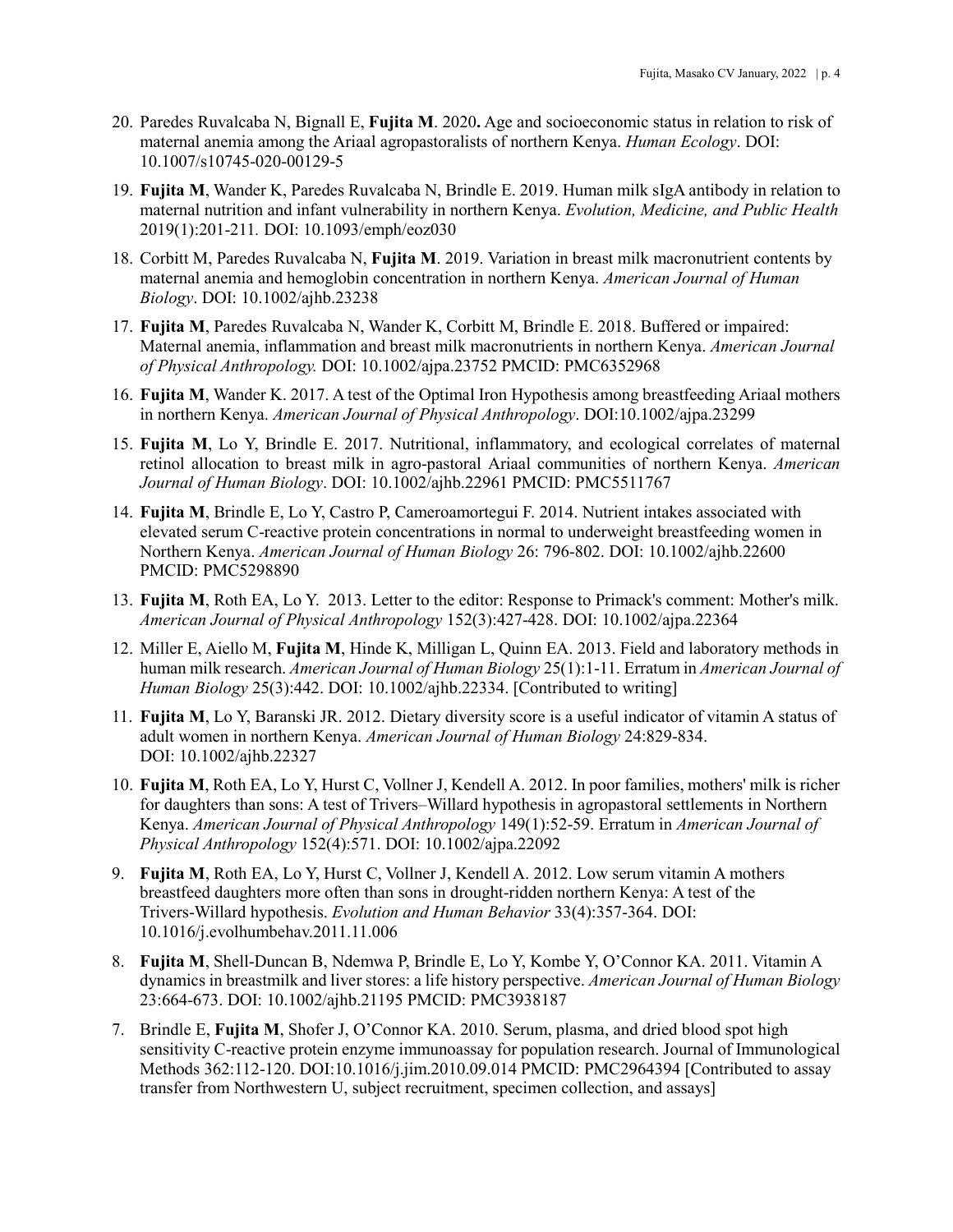- 6. **Fujita M**, Brindle E, Rocha A, Shell-Duncan B, Ndemwa P, Oconnor K. 2009. Assessment of the relative-dose response test based on serum retinol-binding protein in lieu of serum retinol for determining low hepatic vitamin A stores. *American Journal of Clinical Nutrition* 90:217-24. DOI: 10.3945/ajcn.2009.27569 (NIHMS293248)
- 5. Roth EA, Ngugi E, **Fujita M**. 2009. HIV/AIDS risk and worry in Northern Kenya. *Health, Risk and Society* 11(3):231-239. DOI: 10.1080/13698570902912684 [Contributed to data collection & writing]
- 4. **Fujita M**, Brindle E, Shofer J, Ndemwa P, Kombe Y, Shell-Duncan B, O'Connor KA. 2007. Retinol-binding protein stability in dried blood spots. *Clinical Chemistry* 53(11):1972-1975. DOI: 10.1373/clinchem.2007.093104
- 3. **Fujita M**. 2006. Maternal vitamin A deficiency in a settled Ariaal community in northern Kenya: a direction for future research. *Journal of Development Alternative and Area Studies* 25(3):88-100. DOI: 10.5281/zenodo.2596538
- 2. Roth EA, Ngugi E, **Fujita M**. 2006. Self deception does not explain high-risk behavior in the face of HIV/AIDS: a test from northern Kenya. *Evolution and Human Behavior* 27(1):53-62. DOI:10.1016/j.evolhumbehav.2005.04.004 [Contributed to data collection and writing]
- 1. **Fujita M**, Roth EA, Nathan M, Fratkin EM. 2004. Sedentism, seasonality and economic status: A multivariate analysis of maternal dietary and health statuses between pastoral and agricultural Ariaal and Rendille communities in northern Kenya. *American Journal of Physical Anthropology* 123(3):277-91. DOI 10.1002/ajpa.10310

## *Book Chapters*

- 2. **Fujita M**, Rendon M. 2013. The role of vitamin A in health of infants and vitamin A status assessment methods. In: Watson RR, Grimble G, Preedy VR, Zibadi S, editors. *Nutrition in Infancy.* In Series: Nutrition and Health, Vol. 1. New York: Springer Publishing. pp 441-456. ISBN: 978-1-62703-223-0 DOI: 10.1007/978-1-62703-224-7
- 1. **Fujita M**, Roth EA, Nathan MA, Fratkin EM. 2005. Sedentarization and seasonality: Maternal dietary and health consequences in Ariaal and Rendille communities in northern Kenya. In: Fratkin EM, Roth, EA, editors. *As Pastoralists Settle: Social, Health, and Economic Consequences of the Pastoral Sedentarization in Marsabit District, Kenya*. In Series: Studies in Human Ecology and Adaptation, Vol. 1. New York: Kluwer Academic/Plenum Publishers. pp 209-234. ISBN: 978-0-306-48594-7 DOI: 10.1007/b107561

### *Articles in Student Journal*

1. Bignall E, Paredes Ruvalcaba N, **Fujita M**. 2020. Sociodemographic variables associated to anemia among agropastoral mothers in northern-Kenya. *Red Cedar Undergraduate Journal* (*ReCUR)* 8:9-13.

## *Technical Reports*

- 6. **Fujita M**. 2018. Final report for the project, "Effects of maternal nutrition and infant gender on breastmilk antibodies and micronutrients." National Science Foundation Biological Anthropology Program Senior Research Grant #BCS-1638167.
- 5. **Fujita M.** 2017. Annual report for the project, "Effects of maternal nutrition and infant gender on breastmilk antibodies and micronutrients." National Science Foundation Biological Anthropology Program Senior Research Grant # BCS-1638167.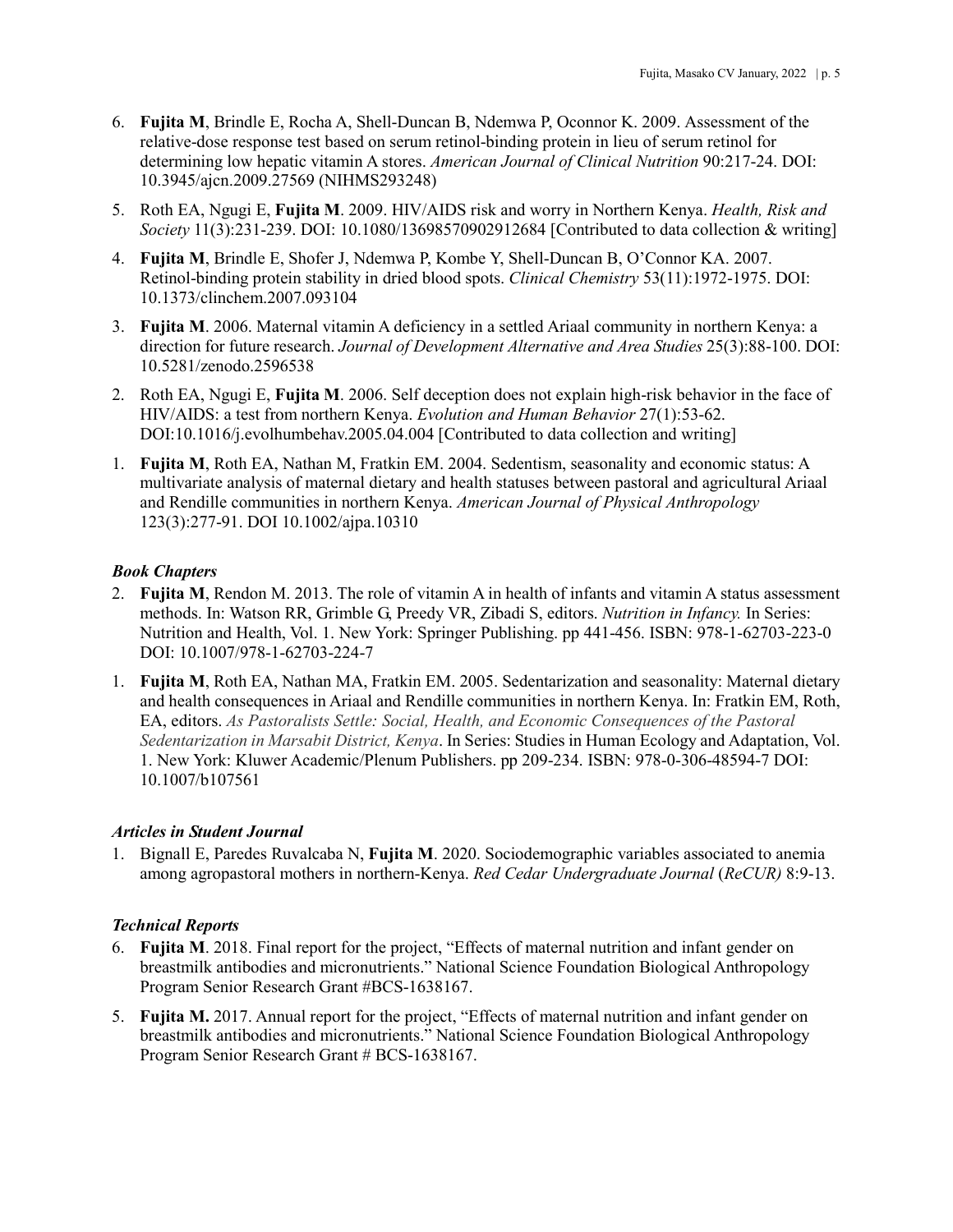- 4. **Fujita M**. 2017. Final report for the project, "Impact of Maternal Nutrition and Infant Sex on Breast Milk Quality in Polygynous Ariaal Agro-pastoralists of Northern Kenya." The Wenner-Gren Foundation Post-Ph.D. Research Grant #9278.
- 3. **Fujita M**. 2008. Final Report for the project, "An evolutionary perspective on mother-offspring vitamin A transfer." The Wenner-Gren Foundation Dissertation Research Grant #7460
- 2. Shell-Duncan B, **Fujita M.** 2008. Final report for dissertation research, "An evolutionary perspective on mother-offspring vitamin A transfer. National Science Foundation Doctoral Dissertation Improvement Grant # BCS-0622358. [Contributed to writing]
- 1. **Fujita M.** 2007. Technical report for a validation test of portable Crafti fluorometer with Kenyan samples. Micronutrient Initiative, Ottawa, Canada.

### *Data in Repository*

- 4. **Fujita M**. 2021. Ariaal Milk FOLR1 Data. Version 1. DOI: 10.5281/zenodo.5527188
- 3. **Fujita M**. 2020. Data for B-vitamin content in maternal diet and infant morbidity among breastfeeding mother-infant dyads from northern Kenya. DOI: 10.5281/zenodo.4041966
- 2. Paredes Ruvalcaba N, Bignall E, **Fujita M**. 2019. Data for Age and socioeconomic status in relation to risk of maternal anemia among the Ariaal of northern Kenya. DOI: 10.5281/zenodo.3478520
- 1. **Fujita M**. 2019. Ariaal mother and milk sIgA data from 2006 drought in northern Kenya. DOI: 10.5281/zenodo.2177939

#### **PRESENTATIONS**

#### *Conference Presentations with Published Abstracts or Proceedings*

- 23. **Fujita M**, Wander K, Paredes Ruvalcaba N, Odo A. Submitted. Human milk lactoferrin variation by maternal inflammation and nutrition in northern Kenya. Abstract for the 2022 Human Biology Association annual meeting, to be published in the *American Journal of Human Biology.*
- 22. Paredes Ruvalcaba N, **Fujita M**. Submitted. Variation of human milk lactoferrin in relation to maternal-infant illness status among dyads from northern Kenya. Abstract for the 2022 Human Biology Association annual meeting, to be published in the *American Journal of Human Biology.*
- 21. **Fujita M**, Paredes Ruvalacaba N, A Odo. 2020. Exploring maternal buffering of human milk nutrient content against evolutionary novel nutritional stress. *American Journal of Human Biology* 2020;32:e23408. DOI: 10.1002/ajhb.23408 (presentation not possible due to COVID-19 cancellation)
- 20. Tran T, **Fujita M**. 2020. Investment in innate immune defense in northern Kenya. *American Journal of Physical Anthropology* 171, 287-287. DOI: 10.1002/ajpa.24023 (presentation not possible due to COVID-19 cancellation)
- 19. Paredes Ruvalcaba N, **Fujita M**. 2020. Maternal and infant illness in relation to lactoferrin concentration in human milk amoung dyads from northern Kenya. *American Journal of Human Biology* 2020;32:e23408. DOI: 10.1002/ajhb.23408 (presentation not possible due to COVID-19 cancellation)
- 18. Odo A, **Fujita M**. 2020. B-vitamin content in maternal diet and child morbidity among breastfeeding mother-infant dyads from northern Kenya *American Journal of Human Biology* 2020;32:e23408. DOI: 10.1002/ajhb.23408 (presentation not possible due to COVID-19 cancellation)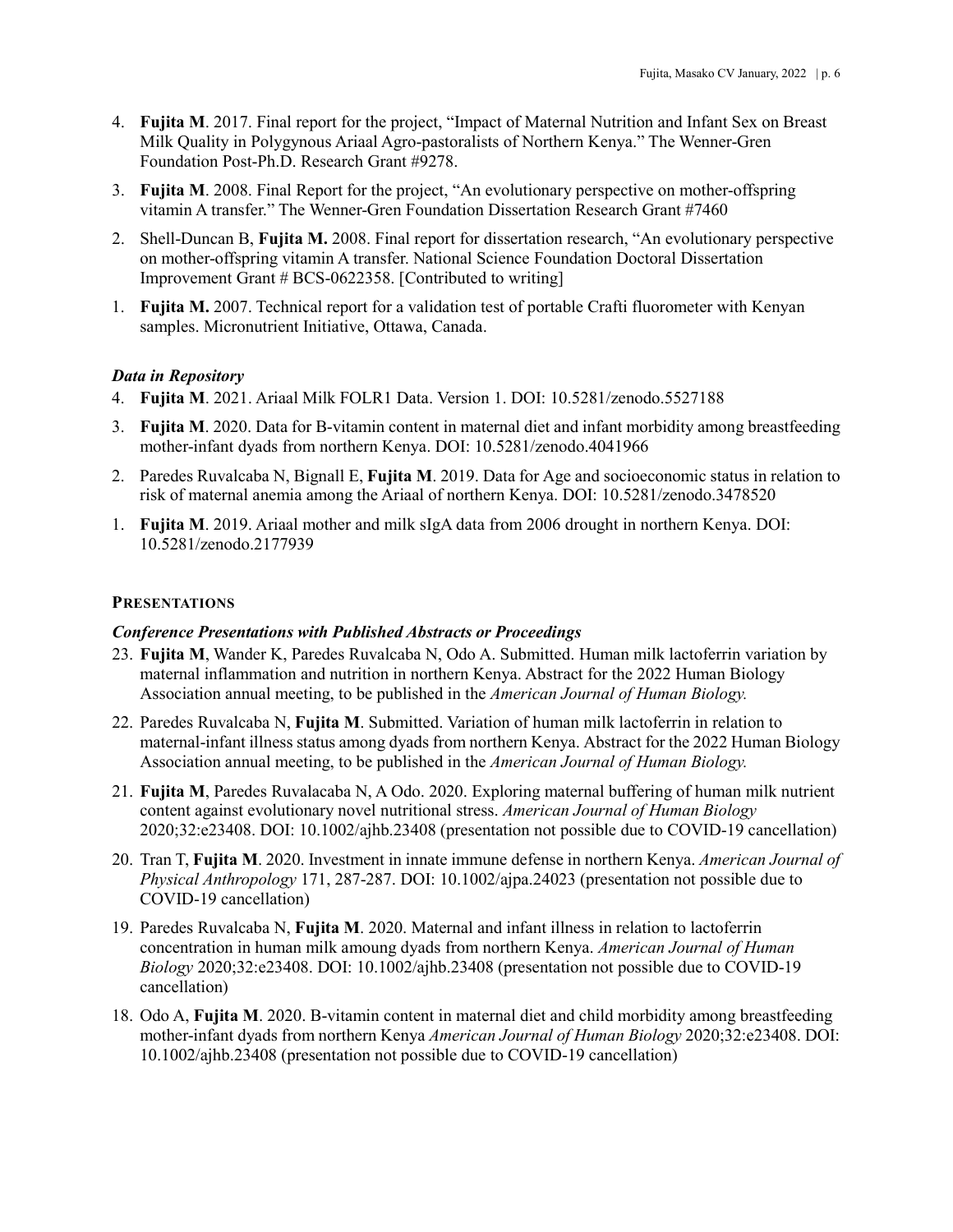- 17. **Fujita M**, Paredes Ruvalcaba N, Wander K, Jess, N, Brindle E. 2019. Breastmilk sIgA antibody levels in relation to maternal protein-energy nutrition, micronutrient deficiencies, and infant sex in northern Kenya. *American Journal of Human Biology.* DOI: 10.1002/ajhb.23214
- 16. **Fujita M**, Paredes Ruvalcaba N, Corbitt N. 2018*.* The evolutionary ecology of breastmilk folate among Ariaal agro-pastoralists in Kenya*. American Journal of Physical Anthropology* 165(S66):91*.* DOI: 10.1002/ajpa.23489
- 15. **Fujita M**, Wander K. 2017. Moderate iron deficiency is associated with lower prevalence of inflammation/infection among breastfeeding mothers in northern Kenya*. American Journal of Human Biology.* DOI: 10.1002/ajhb.22974
- 14. **Fujita M**, Apland A, Chang T. 2016. Modeling the impact of coping through animal milk rationing on dietary quality of Ariaal agro-pastoral mothers facing food insecurity and poverty in drought-prone northern Kenya. *American Journal of Physical Anthropology* 159(S62):148-9. DOI: 10.1002/ajpa.22955
- 13. Apland A, **Fujita M**, Chang T. 2016. The impact of food insecurity and food-based coping on serum folate status: A case study among breastfeeding Ariaal women in northern Kenya. *American Journal of Physical Anthropology* 159(S62):82. DOI: 10.1002/ajpa.22955
- 12. Stone J, **Fujita M**. 2016. Transferrin receptor protein values in dried blood spots stored for nine years demonstrate strong correlation with transferrin receptor in matched sera and with hemoglobin values assessed at the time of blood collection. *American Journal of Human Biology 28(2):*297*.*
- 11. **Fujita M**, E Brindle, Lo Y. 2015. Maternal anemia and acute phase reaction during breastfeeding interactively predict milk fat concentration among Ariaal mothers in northern Kenya. *American Journal of Human Biology* 27(2):267.
- 10. **Fujita M**, Brindle E, Lo Y, Castro P, Cameroamortegui F. 2014. Nutritional intakes associated with serum C-reactive protein concentrations in normal to underweight breastfeeding women in northern Kenya. *American Journal of Physical Anthropology* 153(S58):122-123.
- 9. **Fujita M**, Silva HP. 2013. Diverse diets may be prophylactic against micronutrient deficiency but not against cardiovascular disease risks: case studies in under-served rural communities in Kenya and Brazil. *American Journal of Human Biology 25(2):235–290.*
- 8. **Fujita M**, Roth EA, Lo Y. 2012. In poor families mothers' milk is richer for daughters than sons: an example of Trivers-Willard effects on mother's milk in northern Kenya. *American Journal of Physical Anthropology* 147(S54):147.
- 7. **Fujita M**, Roth EA. 2011. Maternal vitamin A status and parental investment in northern Kenya. *American Journal of Human Biology* 23(2):259.
- 6. Silva HP, **Fujita M**. 2011. Westernization and nutrition in Ariaal and Quilombola women, a comparison between Kenya and Brazil. *American Journal of Human Biology* 23(2):277.
- 5. Gordon L, **Fujita M**. 2010. Birth interval and maternal liver vitamin A status in northern Kenya. *American Journal of Human Biology* 22(2):254-255.
- 4. **Fujita M**. 2009. Life-history tradeoffs can explain vitamin A levels in human milk: an example of the maternal reproductive strategy from Kenya. *American Journal of Physical Anthropology* 138(S48):130-131.
- 3. **Fujita M**. 2008. Cultural ecology and epidemiology of vitamin A deficiency among lactating mothers in northern Kenya. *American Journal of Physical Anthropology* 135(S46):100.
- 2. **Fujita M**. 2008. An evolutionary perspective on mother-offspring vitamin A transfer. *American Journal of Human Biology* 20(2):219-220.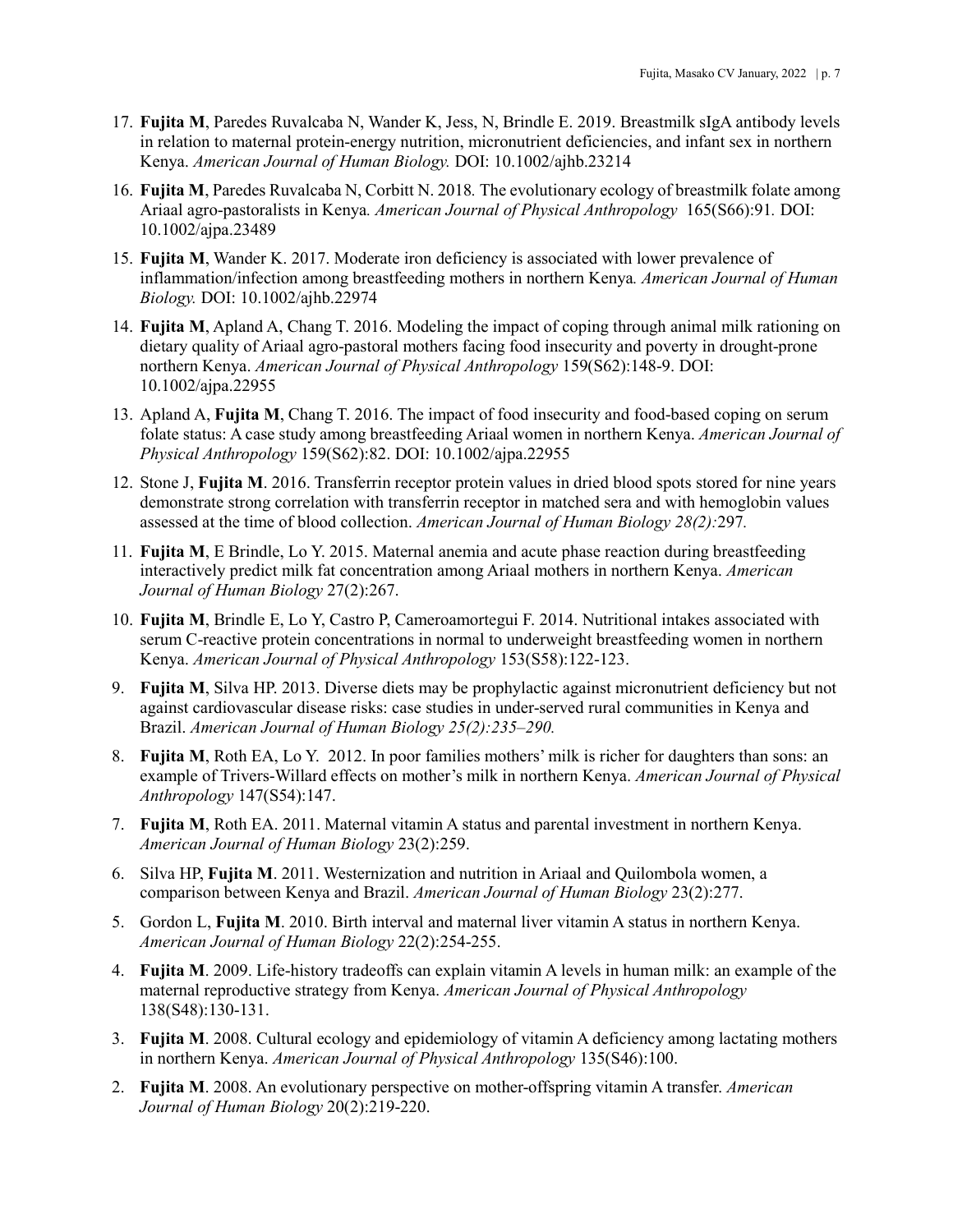1. Brindle E, **Fujita M**, Shell-Duncan B. 2008. Stability of C-reactive potein and alpha1-acid glycoprotein in dried blood spots stored in field and laboratory conditions. *American Journal of Human Biology* 20(2):215.

#### *Presentations without Published Abstracts*

- 29. Vankayalapati A, **Fujita M**. 2021. Impact of the double burden of malnutrition on human milk micronutrient levels and infant development. Mid-Michigan Symposium for Undergraduate Research Experiences.
- 28. **Fujita M**, Wander K, Tran T. 2021. Milk folate receptor-α content variation by maternal malnutrition and infection during drought in northern Kenya. International Society for Evolutionary Medicine and Public Health 2021 meeting. [\(https://isemph.org/\)](https://isemph.org/)
- 27. Odo A, **Fujita M**, Nwagu E. 2020. Maternal dietary B-vitamin and infant morbidity among breastfeeding mother-infant dyads in northern Kenya. Alliance for African Partnership African Futures Postfoctoral Program completion presentation.
- 26. Elyvine GI, Paredes Ruvalcaba N, **Fujita M**. Cancelled. Maternal inter-birth interval in relation to macronutrient content in human milk.. 2020 University Undergraduate Research and Arts Forum. MSU. (presentation not possible due to COVID-19 cancellation)
- 25. Elyvine GI, Paredes Ruvalcaba N, **Fujita M**. Cancelled. Inter-birth interval and macronutrient content in human milk in northern Kenya. AAPA Undergraduate Research Symposium. (presentation not possible due to COVID-19 cancellation)
- 24. Tran T, **Fujita M**. 2019. Effects of milk folate (FOLR1) on child morbidity patterns in northern Kenya. Mid-Michigan Symposium for Undergraduate Research Experiences.
- 23. Saeteurn QK, Paredes Ruvalcaba N, **Fujita M**. 2019. Food Insecurity in Relation to Different Types of Anemia Among Breastfeeding Mothers of Northern Kenya. University Undergraduate Research and Arts Forum. MSU. DOI: 10.5281/zenodo.2647618; American Association of Physical Anthropologists Undergraduate Research Symposium, Cleveland, OH.
- 22. Bignall E, Paredes Ruvalcaba N, **Fujita M**. 2019. During drought in northern Kenya, mothers with iron deficiency anemia were younger, but not of low socioeconomic status. University Undergraduate Research and Arts Forum. MSU; American Association of Physical Anthropologists Undergraduate Research Symposium, Cleveland, OH.
- 21. **Fujita M,** Paredes Ruvalcaba N, Wander K, Corbitt M, Brindle E. 2018. An exploratory study of the adaptive anemia hypothesis: Maternal anemia may compromise or enhance breast milk macronutrient levels depending on the type of anemia, the presence of infection, and the milk component. Platform presentation, International Society for Evolutionary Medicine and Public Health 2018 meeting, Park City, Utah. DOI: 10.5281/zenodo.2638827
- 20. Corbitt M, Paredes Ruvalcaba N, **Fujita M**. 2018. Exploring associations between maternal anemia and breast milk macronutrients using samples from Ariaal women in northern Kenya. Poster presentation, University Undergraduate Research and Arts Forum. MSU.
- 19. Bignall E, Paredes Ruvalcaba N, **Fujita M**. 2017. Differences in maternal prolactin levels in relation to infant sex, breastfeeding status, and nutritional status. Poster presentation, First Annual Anthropology Research Symposium and Showcase for Undergraduate Students, East Lansing.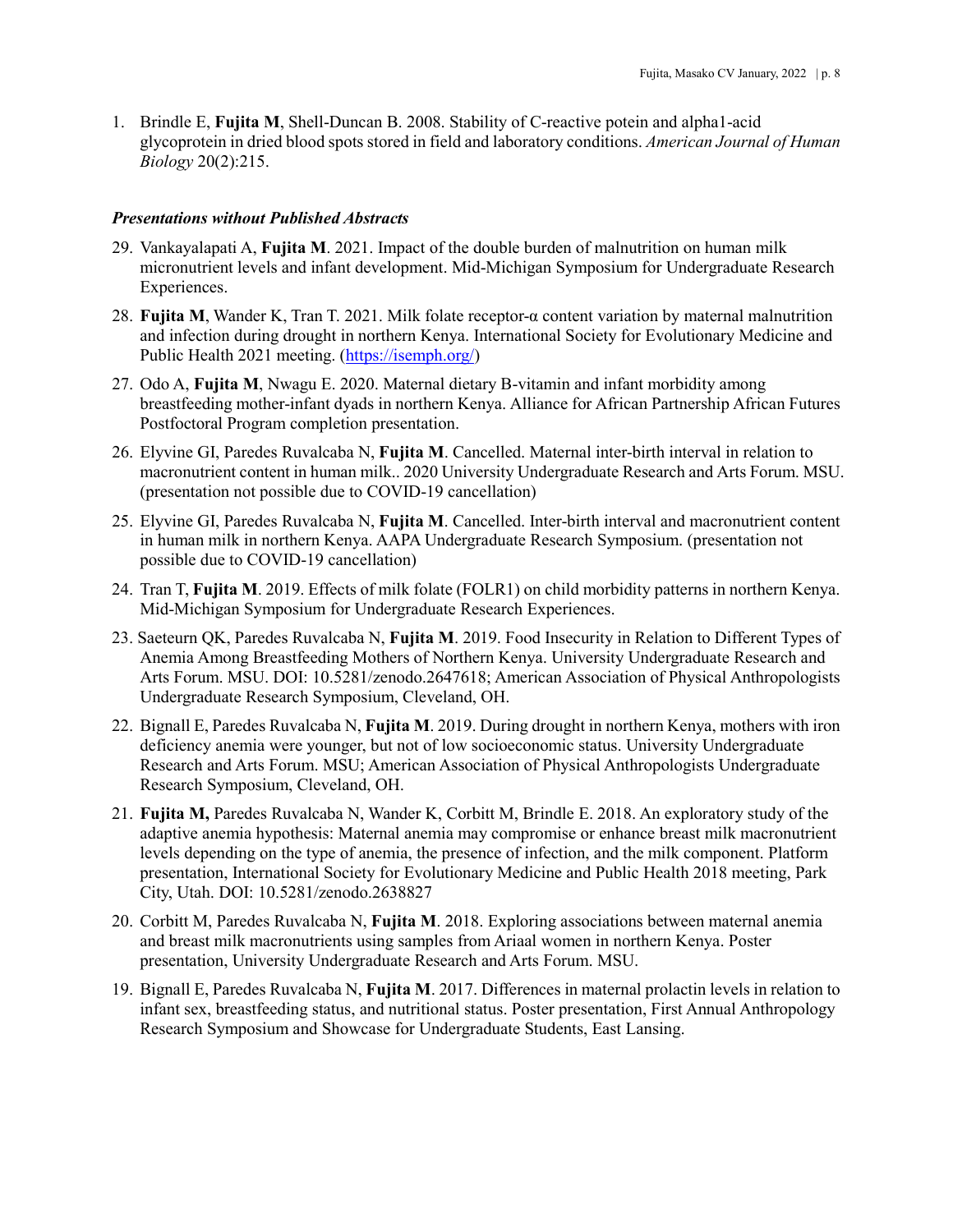- 18. **Fujita M,** Paredes Ruvalcaba N, Corbitt M. 2017. Human milk antibody as parental investment: An analysis of secretory immunoglobulin A in milk from northern Kenya in relation to maternal nutrition and infant sex. Presented by Dr. Gibson-King. Symposium: Biosocial perspectives on growth, development and Parental Investment (Co-Chairs: Badescu I & Gibson-King A), annual meeting of the *Canadian Association for Physical Anthropology,* Edmonton, Canada. DOI:10.5281/zenodo.2627980
- 17. **Fujita M**, Brindle E. 2016. Another way milk vitamin A protects infants from mortality: positive correlation between vitamin A and secretory immunoglobulin A antibody in breast milk of mothers in rural Kenya. Abstract for *Micronutrient Forum* 2016, Cancun, Mexico.
- 16. Rife A, **Fujita M**. 2016. The Effects of Maternal Nutritional Status on Breast Milk Secretory Immunoglobulin A Antibody in Rural Kenya. Poster presentation, *University Undergraduate Research and Arts Forum*. MSU.
- 15. Stone J, **Fujita M**. 2016. The importance of dietary iron and vitamin C among breastfeeding Ariaal mothers in northern Kenya: analysis of serum transferrin receptor protein in relation to 24-hour dietary recalls. Poster presentation, *University Undergraduate Research and Arts Forum*. MSU.
- 14. **Fujita M**, Baranski J. 2015. Human milk antibody as parental investment: A preliminary analysis of secretory immunoglobulin A data from northern Kenya. Podium presentation, annual meeting of the *Canadian Association for Physical Anthropology,* Winnipeg, Canada.
- 13. Apland A, **Fujita M**. 2015. Pathways between food insecurity and serum folate status through coping strategies: A case study among breastfeeding women in drought stricken northern Kenya. Poster presentation. *University Undergraduate Research and Arts Forum*. MSU.
- 12. Apland A, **Fujita M**. 2015. Folate Receptor 1 (FOLR1) adjusted for hormonal status serves as a marker of folate nutrition. Undergraduate Research Symposium of the *American Association of Physical Anthropologists*, St. Louis, MO.
- 11. **Fujita M**, Yun-Jia Lo, Baranski J, Brindle E. 2014. In endemically vitamin A deficient northern Kenya, undernourished mothers allocate a higher proportion of blood vitamin A to breastmilk than better-nourished mothers, with effects moderated by the lactation hormone prolactin. Podium presentation, the *Canadian Association for Physical Anthropology* meeting Fredericton, Canada.
- 10. Apland A, **Fujita M**. 2014. Food insecurity, folate intake, and the moderating effect of coping strategy among Ariaal mothers in Kenya. Undergraduate Research Symposium of the *American Association of Physical Anthropologists*, Calgary, Canada.
- 9. Apland A, **Fujita M**. 2014. Food insecurity, food stretching, and folate intake among Ariaal mothers in Kenya. Poster presentation, *University Undergraduate Research and Arts Forum*, MSU.
- 8. **Fujita M**, Apland A. 2013. Food insecurity, coping strategy, and nutrition among Ariaal mothers in Kenya: an exploratory study. Podium presentation, annual meeting of the *Canadian Association for Physical Anthropology*, Scarborough, Canada.
- 7. Apland A, **Fujita M**. 2013. Food insecurity and coping strategy among Ariaal mothers in Kenya. Poster presentation, University Undergraduate Research and Arts Forum, MSU.
- 6. **Fujita M**, Roth EA, Lo Y, Hurst C, Vollner J, Kendell A. 2012. Poor mothers give richer milk for daughters than sons: a test of the Trivers-Willard hypothesis on milk fat concentrations in northern Kenya. Poster presentation, annual meeting of the *Canadian Association for Physical Anthropology*, Victoria, Canada.
- 5. **Fujita M**, Roth EA. 2011. Mothers with low vitamin A status breastfeed daughters more often than sons in drought-ridden northern Kenya: A test of the Trivers-Willard Model. Poster presentation, annual meeting of the *Human Behavior and Evolution Society*, Montpellier, France.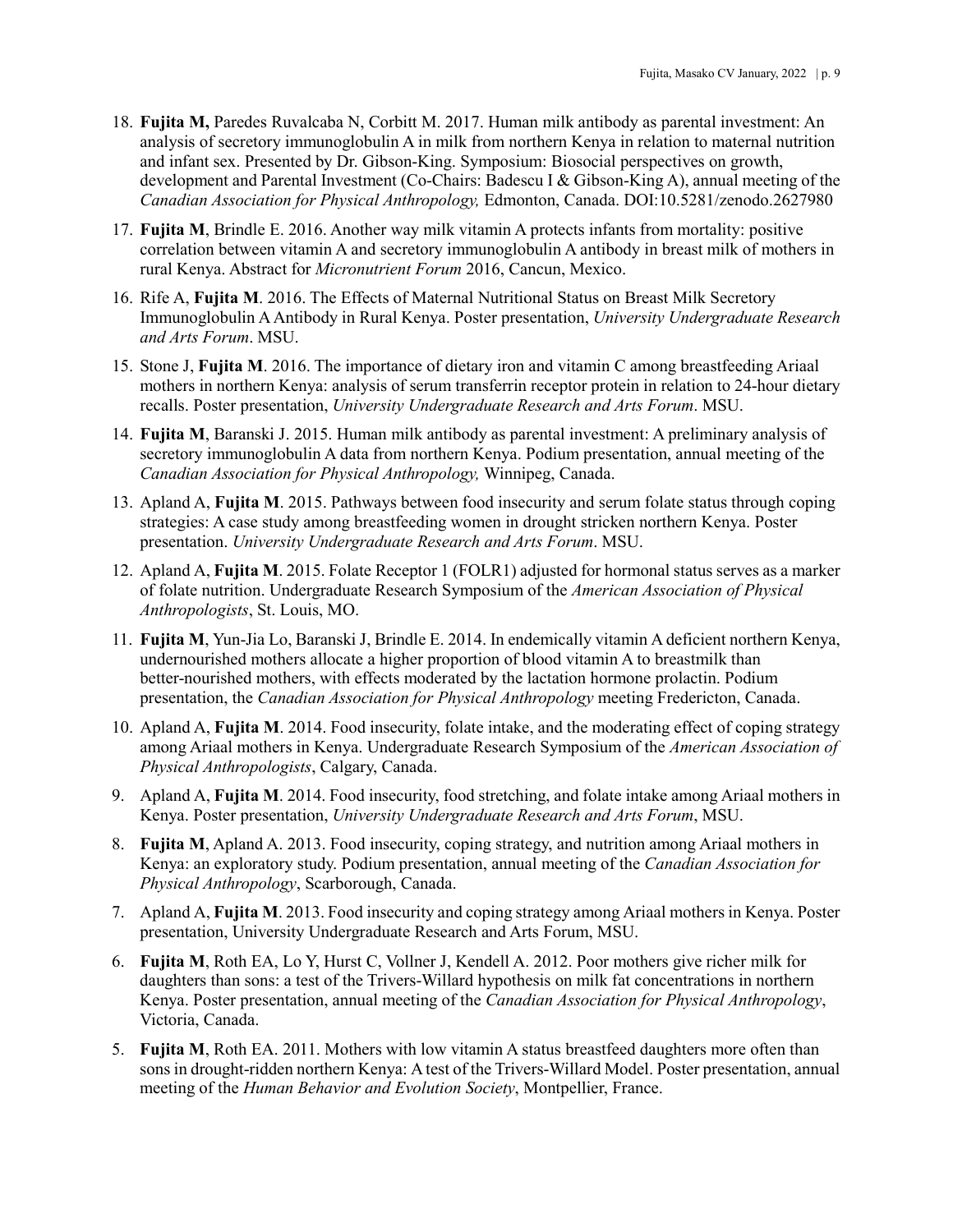- 4. **Fujita M**. 2009. Current vs. Future Reproduction: Maternal Reproductive Strategy in Vitamin A Deficiency Endemic Northern Kenya. Podium presentation, annual meeting of the *Canadian Association for Physical Anthropology*, Vancouver BC, Canada.
- 3. **Fujita M**, Shell-Duncan B, Ndemwa P, Kombe Y, Brindle E, Shofer J, Oconnor KA. 2009. An Investigation of Maternal Hepatic and Breastmilk Vitamin A Trends Postpartum. Poster presentation, *Micronutrient Forum*, Beijing, China.
- 2. **Fujita M**, Brindle E, Shofer J, Ndemwa P, Kombe Y, Shell-Duncan B, O'Connor KA. 2009. Assessment of retinol-binding protein as a substitute for serum retinol in the relative-dose-response test for determining hepatic vitamin A stores. Poster. *Micronutrient Forum*, Beijing, China.
- 1. Brindle E, **Fujita M**, Shell-Duncan B. 2008. Biomarkers of Inflammation for Population Research: Stability of C-reactive Protein and Alpha1-acid Glycoprotein in Dried Blood Spots. Poster presentation, annual meeting of the *Population Association of America*, New Orleans.

### *Invited Presentations*

- 7. Perlman S, **Fujita M**. 2017. Gender, Poverty, and Diabetes Self-Management in Ghana. (Presenter Perlman). Eye On Africa Seminar Series, African Studies Center, MSU.
- 6. **Fujita M**, Brindle E, Lo Y. 2015. Maternal anemia and acute phase reaction during breastfeeding interactively predict milk fat concentration among Ariaal mothers in northern Kenya. Plenary Session on the Importance of Human Milk in Human Evolution and Modern Health, annual meeting of the Human Biology Association, St. Louis, Missouri.
- 5. **Fujita M**. 2012. Do mothers in poor condition breastfeed daughters more often than sons? A test of the evolutionary parental investment theory in drought-ridden agro-pastoral settlements in northern Kenya. Epidemiology Seminar Series, MSU.
- 4. **Fujita M**. 2011. Understanding why vitamin A in breastmilk declines when children need it the most: data from a northern Kenyan community. Human Development Initiative Seminar Series, MSU.
- 3. **Fujita M**. 2010. Maternal vitamin A status in northern Kenya. Invited speaker, Epidemiology 200 A Multi-disciplinary Approach to Problems in Global Public Health and Epidemiology, Department of Epidemiology, College of Human Medicine, MSU.
- 2. **Fujita M**. 2010. An evidence-based approach to the fight against maternal and child vitamin A deficiency in northern Kenya. Center for Advanced Study of International Development and the Center for Gender in Global Context Friday Forum, MSU.
- 1. **Fujita M**. 2010. Biology for public health: An evidenced-based approach to the fight against maternal and child vitamin A deficiency in northern Kenya. Public Health Student Society Spring Seminar, MSU.

#### **PROFESSIONAL SERVICE**

#### *Journal Manuscripts Reviewed*

American Journal of Clinical Nutrition | American Journal of Human Biology | American Journal of Physical Anthropology | Annals of Human Biology | Annals of the New York Academic Sciences | Anthropologica | Current Zoology | Evolution and Human Behavior | Food and Foodways | Health, Risk & Society | Human Ecology | Human Nature | Journal of Nutrition | Nutrition: the International Journal of Applied and Basic Nutritional Sciences | Pediatric Research | PLOS One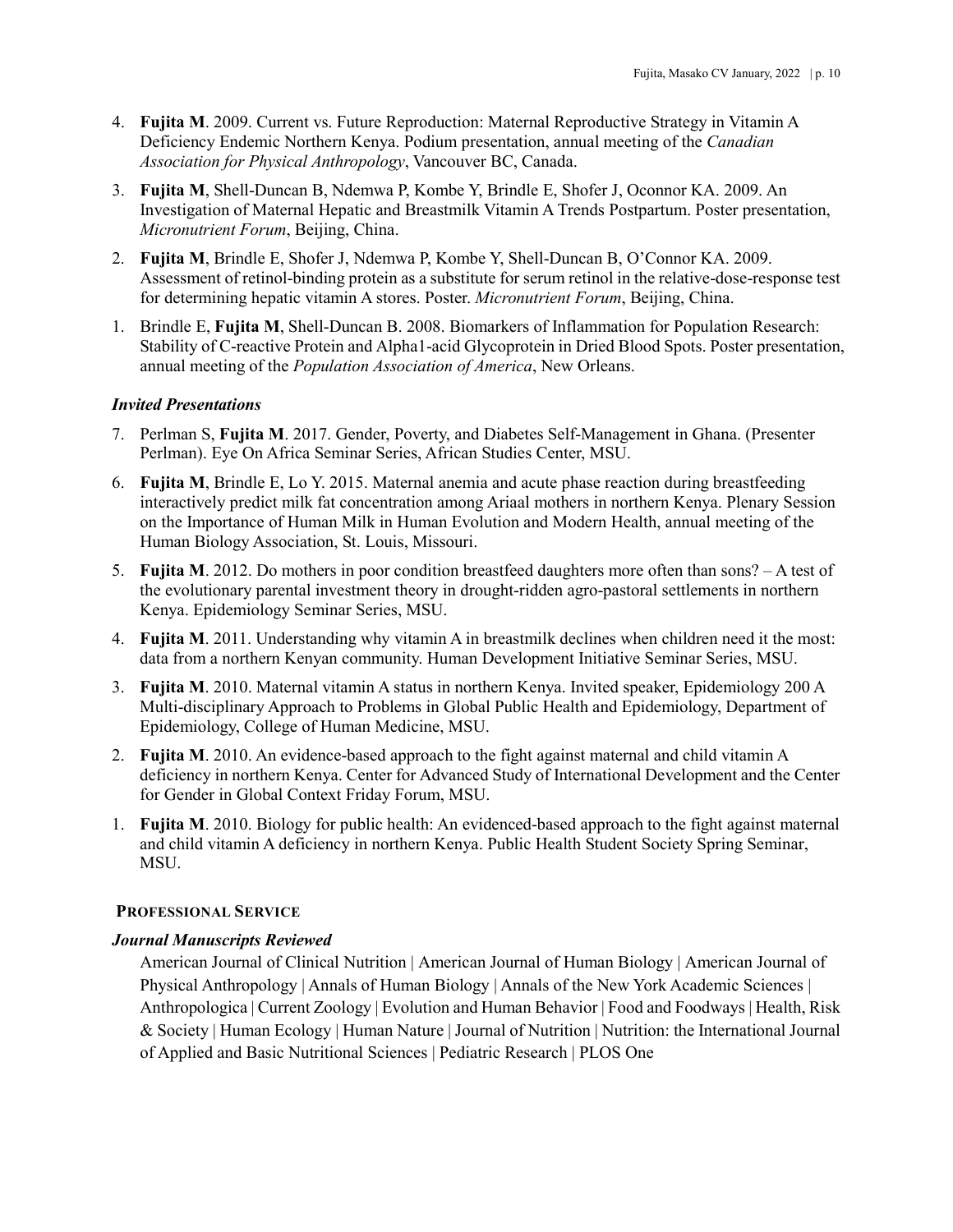## *Other Professional Service*

| 2021          | Judge, Human Biology Association annual meeting student awards                                                                                                         |
|---------------|------------------------------------------------------------------------------------------------------------------------------------------------------------------------|
| $2020 - 2021$ | National Science Foundation Advisory Panelist                                                                                                                          |
| $2019 - 2021$ | Ad Hoc Reviewer, Canadian Institute of Health Research NCOHR Grant Program                                                                                             |
| 2019          | Ad Hoc Reviewer, National Science Foundation Biological Anthropology DDRI                                                                                              |
| 2017, 2019    | Ad Hoc Reviewer, National Science Foundation Biological Anthropology Program                                                                                           |
| 2016          | Reviewer, American Society for Nutrition Scientific Sessions 2017                                                                                                      |
| $2012 - 2016$ | Member, Program Committee for the annual meetings of the American Association of<br>Physical Anthropologists                                                           |
| 2009          | Co-chair, Symposium on the Evolutionary Biology of Primate Lactation at the 78 <sup>th</sup><br>Annual Meeting of the American Association of Physical Anthropologists |

### **EXPERT CONSULTATIONS**

| $2009 - 2010$ | Key external expert for the WHO Micronutrients Unit, Geneva, Switzerland            |
|---------------|-------------------------------------------------------------------------------------|
| $2006 - 2007$ | Performance evaluation of a portable fluorometer for the Micronutrient Initiative   |
| 2006          | Workshop on enzyme immunoassay method for the Centre for Public Health Research     |
|               | Laboratory, Kenya Medical Research Institute                                        |
| 2006          | Workshop on improving dietary intake of vitamin A for northern Kenyan mothers       |
|               | (with Antonella Lobura of the Food for the Hungry International, Marsabit, Kenya)   |
| 2005          | Product label review for retinol-binding protein ELISA kit, PATH, Seattle           |
| 2004          | Technology transfer of C-reactive protein ELISA from Northwestern University to the |
|               | University of Washington                                                            |

# **UNIVERSITY/DEPARTMENT SERVICE**

| $2022 -$      | Member, MSU College of Social Science Faculty Advisory Council                                  |
|---------------|-------------------------------------------------------------------------------------------------|
|               | 2008 – present Core Faculty, African Studies Center, MSU                                        |
|               | 2008 – present Core Faculty, Center for Gender in Global Context, MSU                           |
|               | 2020 – present Member, Admissions Committee, MSU Anthropology                                   |
|               | 2020 – present Member, Graduate Diversity Task Force, MSU Anthropology                          |
|               | 2019 – present Member, University Academic Integrity Hearing Boards, MSU Dean of Student Office |
|               | 2017 – present Member, Academic Hearing Board, MSU College of Social Science                    |
| $2019 - 2020$ | Member, Graduate Curriculum and Programs Committee, MSU Anthropology                            |
| $2016 - 2019$ | Chair, Graduate Curriculum and Programs Committee, MSU Anthropology                             |
| 2019          | Judge for University Undergraduate Research and Arts Forum (UURAF), MSU                         |
| $2008 - 2019$ | Core Faculty, Center for Advanced Study of International Development, MSU                       |
| 2016          | Member, Graduate Curriculum and Programs Committee, MSU Anthropology                            |
| 2016          | Member, Foreign Language and Area Studies Committee, African Studies Center                     |
| $2011 - 2015$ | Member, Faculty Advisory Committee, MSU Anthropology                                            |
| 2015          | Judge for UURAF, MSU                                                                            |
| 2015          | Member, FLAS Review Committee, MSU African Studies Center                                       |
| $2014 - 2015$ | Advisor for MSU College of Social Science Dean's Assistantship scholar (A. Apland)              |
| 2014          | Referee, Gendered Perspectives on International Development Working Papers, MSU                 |
|               | Center for Gender in Global Context                                                             |
| $2012 - 2014$ | Member, Forensic Anthropology Faculty Search Committee, MSU Anthropology                        |
|               |                                                                                                 |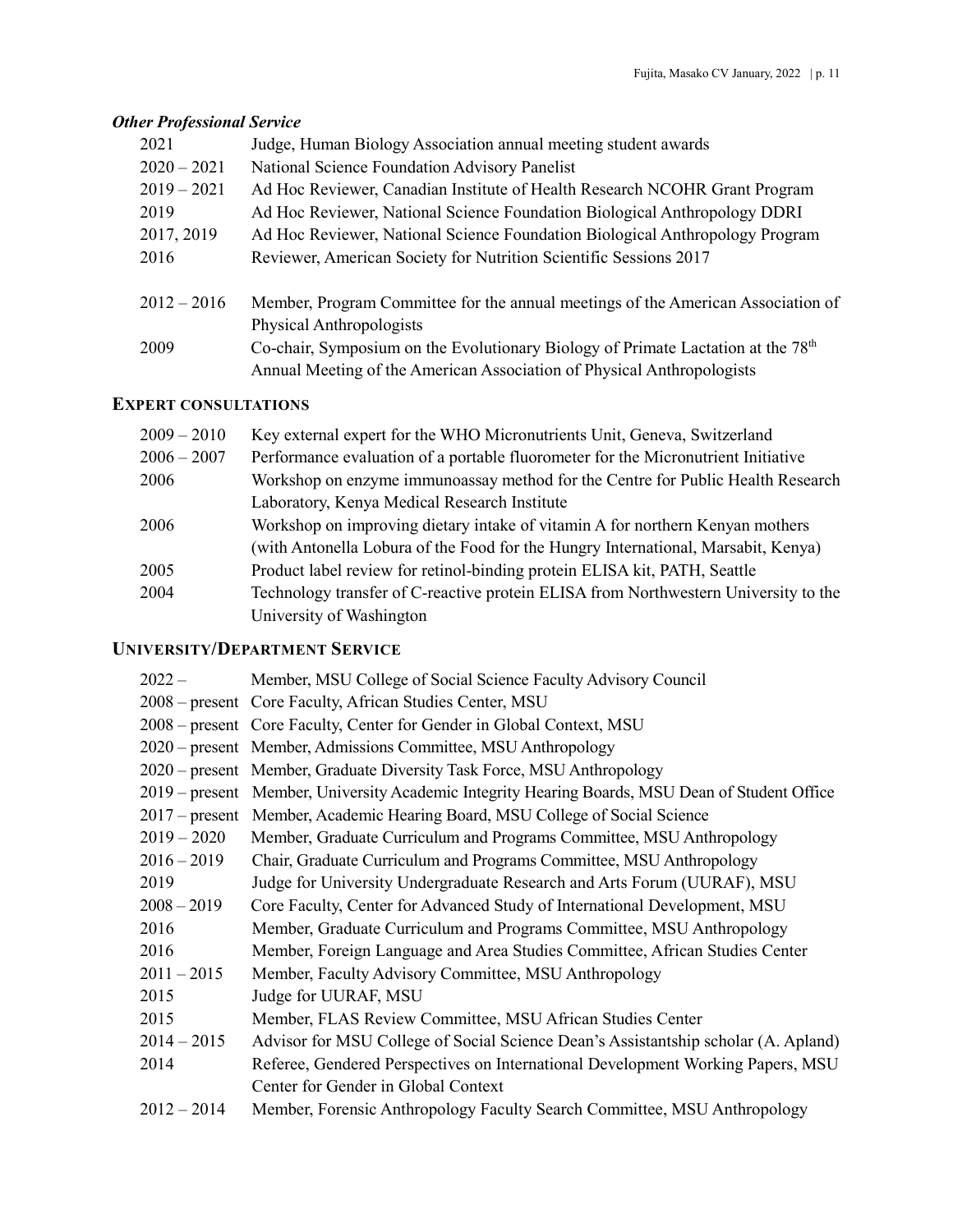| 2010          | Judge for UURAF, MSU Office of the Provost                                         |
|---------------|------------------------------------------------------------------------------------|
| $2009 - 2011$ | Member, Graduate Curriculum and Programs Committee, MSU Anthropology               |
| 2009          | Grant Reviewer, MSU Office of the Vice President for Research and Graduate Studies |
| 2009          | Member, African Language Work Group, MSU African Studies Center                    |
| $2008 - 2009$ | Member, Admissions Committee, MSU Anthropology                                     |
| $2005 - 2007$ | Member, Biodemography Core Advisory Board, U of Washington Center for Studies      |
|               | in Demography and Ecology                                                          |

### **STUDENT THESES AND DISSERTATION GUIDANCE COMMITTEES SERVED** (C=current)

| PhD Committee Member             |
|----------------------------------|
| <b>PhD Committee Member</b>      |
| First-Year Advisor               |
| <b>PhD Committee Member</b>      |
| <b>PhD Committee Member</b>      |
| First-Year Advisor               |
| <b>PhD Committee Member</b>      |
| <b>PhD Committee Member</b>      |
| <b>PhD Committee Member</b>      |
| <b>MA Committee Member</b>       |
| PhD Committee Member (Geography) |
| <b>MA Committee Member</b>       |
| PhD Committee Chair              |
| <b>PhD Committee Chair</b>       |
| <b>PhD Committee Member</b>      |
| <b>PhD Committee Member</b>      |
| <b>PhD Committee Member</b>      |
|                                  |

### **STUDENTS AND SCHOLARS SUPERVISED IN LABORATORY** (C=CURRENT)

#### Name (Alphabetical Order)

Al-Ali, Hana Jasem (Human Biology): Volunteer Apland, Allison (Anthropology/History): Professorial Assistant, CSS Dean's Scholar Baranski, Janine (Biomedical Laboratory Diagnostics): Professorial Assistant Bignall, Emma (Anthropology): Undergraduate Research Assistant; Postgraduate Intern Cameroamortegui, Felipe (Osteopathic Medicine): Medical Student Researcher Carpenter, Kelsey (Anthropology): Volunteer Castro, Pamela (Osteopathic Medicine): Medical Student Researcher Corbitt, Mary (Animal Science): Undergraduate Laboratory Intern DelBene, Erin (Anthropology/Physiology): Undergraduate Research Assistant Cools, Kyla (Anthropology): Volunteer Elyvine Ingabire, Gasana (Nutritional Sciences, Women Studies): Undergraduate Researcher Ghishan, Maria (Human Biology, Pre-Medical): Volunteer Odo, Amelia Ngozi (U of Nigeria, Nsukka): African Futures Program Postdoctoral Scholar Paredes Ruvalcaba, Nerli (Anthropology): Graduate Research Assistant; NSF Doctoral Fellow (C) Perlman, Sabrina (Anthropology): Graduate Research Assistant Rendon, Mariana (Microbiology and Molecular Genetics): Undergraduate Research Assistant Rife, Alexis (Anthropology): Undergraduate Research Assistant Saeteurn, Quexteen (Anthropology): Undergraduate Research Assistant